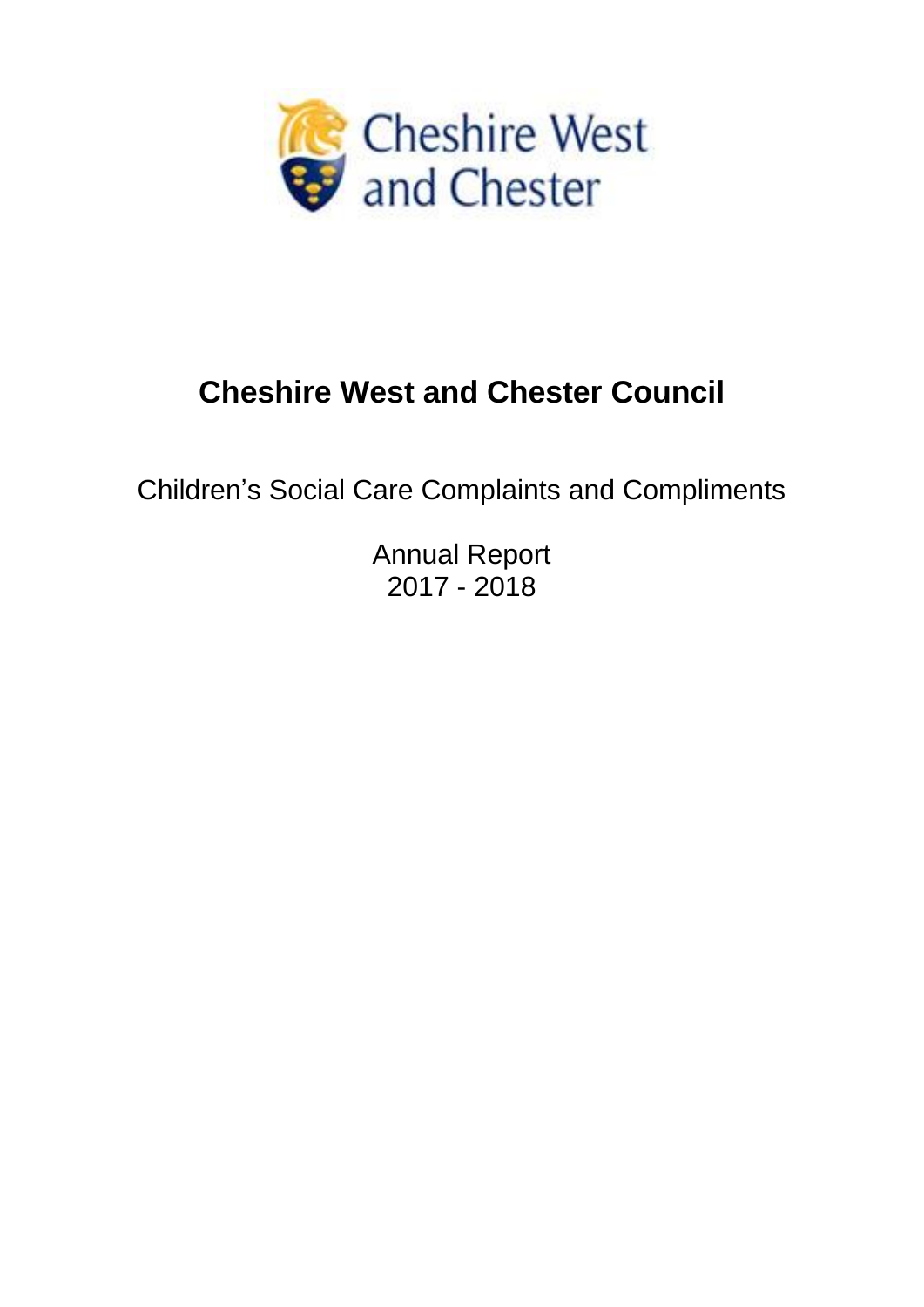## **Introduction**

This report provides information about the Children's Social Care Complaints and Compliments received by Cheshire West and Chester Council during the period 1 April 2017 to 31 March 2018. It highlights how the service has performed against statutory timescales and indicates where improvements or revisions to services have been identified as a result of compliments in highlighting best practice as well as through the process of listening and responding to complaints.

The Council's Customer Relations team, within the Governance directorate, was responsible for the coordination of Compliments and Complaints during this period.

In accordance with statutory guidance, responses to complaints received by the Authority should be proportionate. Officers are encouraged to resolve matters locally at the first point of contact to avoid escalation wherever possible. Concerns raised with the service and resolved by close of play the following day are not counted as statutory complaints. Where this approach does not deliver a satisfactory outcome for the complainant, matters are then referred through the formal complaints procedure.

#### **The objectives of this report are to:**

- be open and transparent about our social care complaints process
- meet our statutory obligation to produce an annual report
- provide clear and concise comparative data on compliments and complaints, including details of complaints broken down by subject and service area
- provide a summary of customer profile and type of customer interaction
- identify actions for service improvements identified from complaints

## **Context**

The aim of the Council's Children and Young People's Services is to support and protect those children, young people and families who need care and support to enable them to develop their abilities to live as independent and fulfilled lives as possible. Sometimes people are unhappy with the service we provide as an authority and we make every effort to ensure that we listen to their feedback and complaints, and that we learn from them.

Whilst considering this report it is important to know the overall picture of Children's Social Care involvement in the Cheshire West and Chester area. During 2017-18 the Council's Children's Social Care teams dealt with 4,460 children, 3,084 of these were new referrals. Of those receiving services 74 formal complaints were received and responded to, representing 1.7% of the children the Council helped.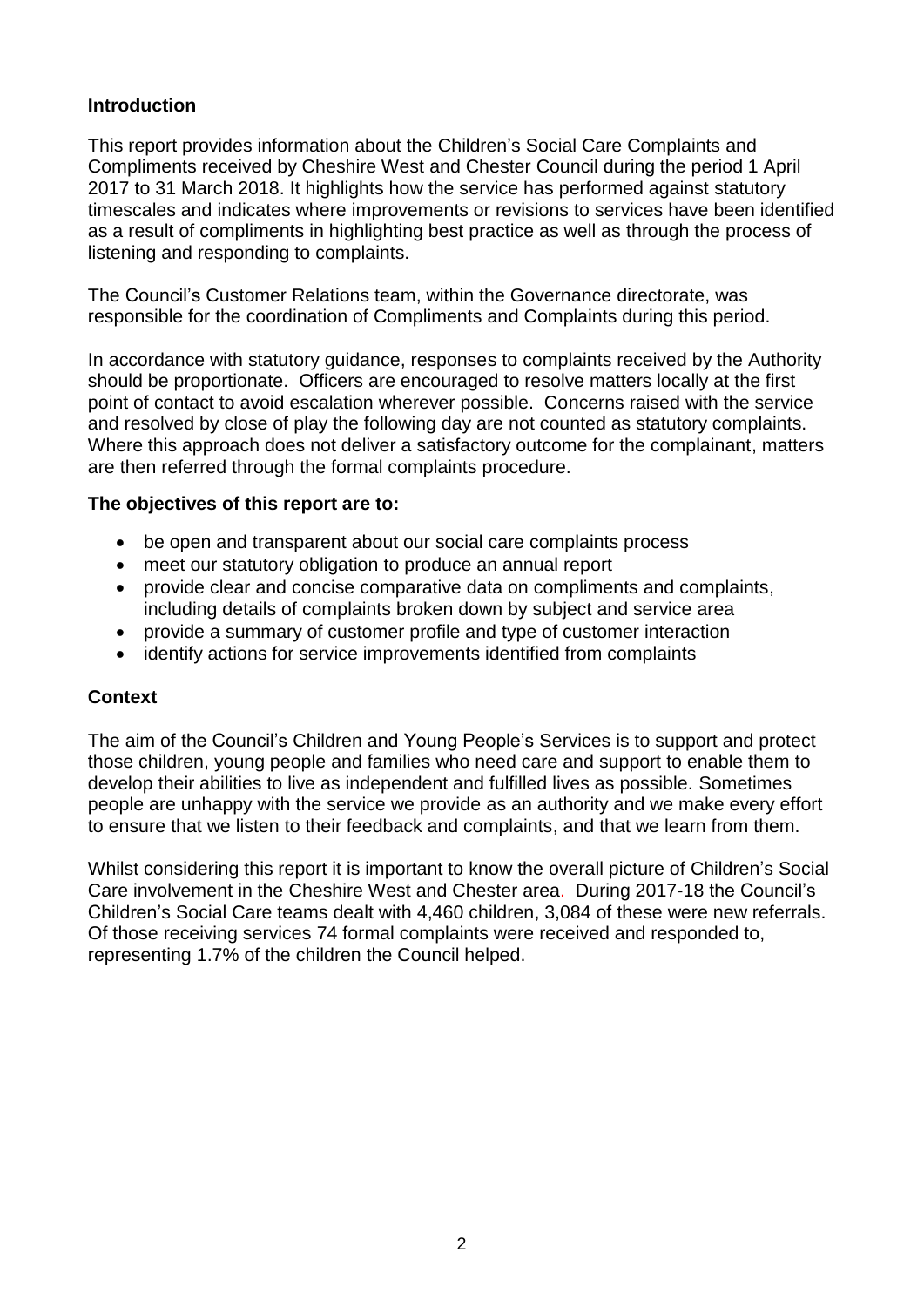# **1.0 STATUTORY COMPLIANCE PROCEDURE**

## **1.1 The Children's Social Care Complaints Procedure**

The Children Act 1989 Representations Procedure (England) Regulations 2006; Children (Leaving Care) Act 2000; Adoption and Children Act 2002; and the Health and Social Care Act 2003 require the local authority to have a procedure for resolving complaints and representations received by, on behalf of, or relating to children and young people.

Complaints are considered in accordance with the statutory social care complaints procedure and there is a strong emphasis on resolving complaints at the earliest opportunity, which the Customer Relations Team has actively encouraged over the past 2 years.

## **1.2 Role of the Customer Relations Team**

The Customer Relations Team acts as a central independent point through which complaints can be made to the Authority without the need to refer directly to the service. Complaints can be made via telephone; in writing; through the online social care complaints portal; or directly to the dedicated social care complaints email inbox. Complaints received directly by the service that cannot be resolved within a day are referred to the Customer Relations Team.

The Customer Relations Team, often in liaison with the service, will 'triage' the complaint to determine whether it is eligible for consideration under the statutory framework or whether an alternative procedure (safeguarding for example) would be more appropriate. This ensures a consistent approach to what is accepted as a complaint.

The Customer Relations Team also offers corporate and ad hoc training, advice and support to service staff at all levels in their consideration of complaints and also performs a quality assurance role in the preparation of complaint responses. The Team will also liaise with complainants to keep them informed on progress with their complaints, and provide advice about the complaints process and the role of the Local Government and Social Care Ombudsman.

## **1.3 What is a Complaint?**

Any expression of dissatisfaction about a council service (whether that service is provided by the council or by a contractor or partner) that requires a response. There is no difference between a 'formal' and an 'informal' complaint. Both are expressions of dissatisfaction that require a response.

## **1.4 Who Can Make a Complaint?**

There are a variety of people who can complain:

- Any child or young person who is Looked After or who is a child in need or is a child with disabilities
- Foster parents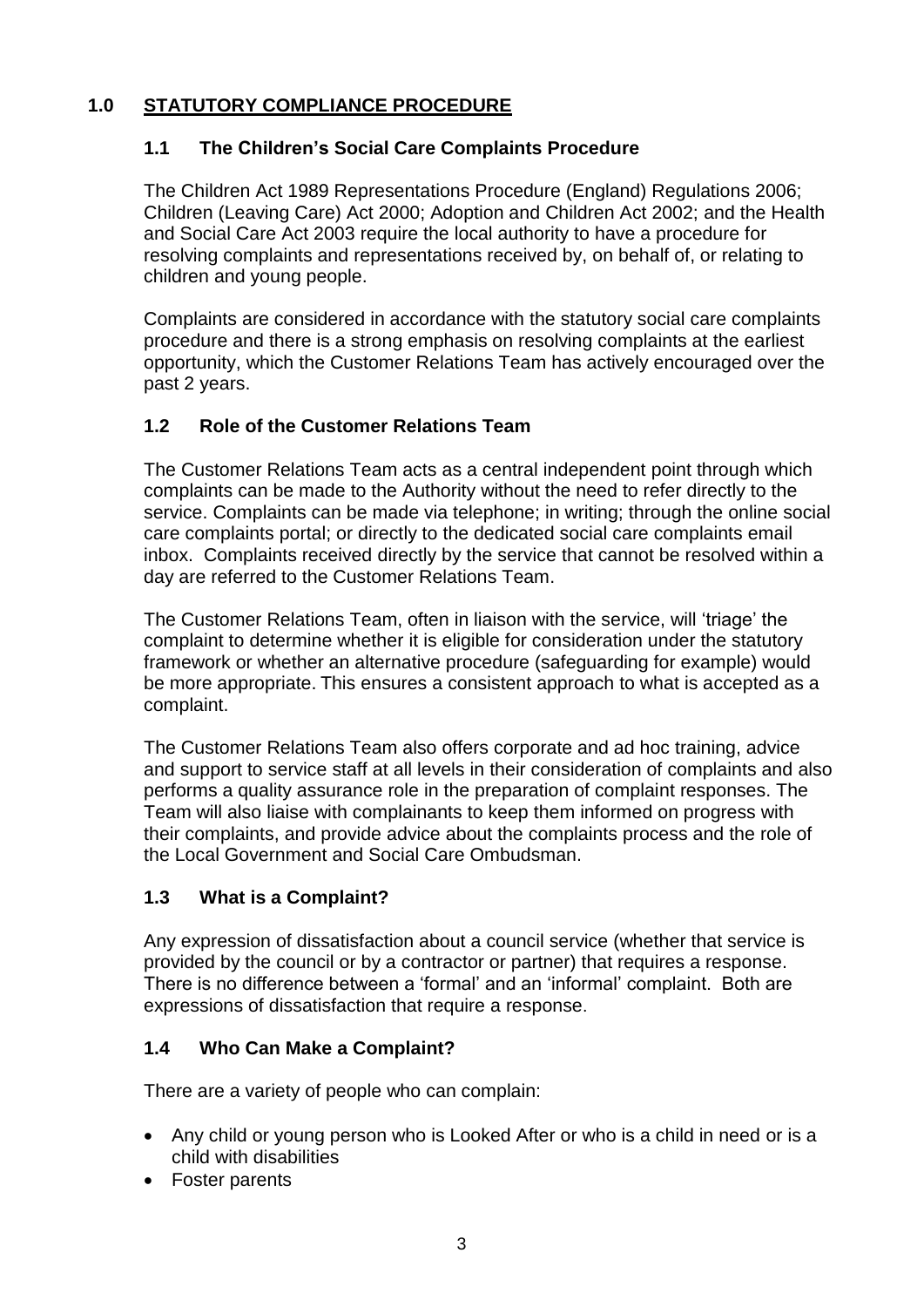- People applying to adopt, or who are receiving services from our Adoption service
- Care leavers
- Special Guardians

Complaints can also be accepted from individuals acting on behalf of a service user, for example an advocate or family member, although this must be with consent from the service user when they are considered old enough. Where a service user's capacity to make informed decisions may be in question, the Customer Relations Team - in conjunction with the Service Team Manager - will look at whether the person pursuing the complaint is acting in the young person's best interests.

# **1.5 Stage 1 – Local Resolution Stage**

The majority of Stage 1 investigations are conducted by Team Managers from the relevant service. The investigation of a complaint is a managerial responsibility and should not be delegated to other staff. In the first instance complaints are allocated to the Senior Manager to appoint an appropriate Team Manager to investigate and draft a response to the complainant.

The initial timescale for providing a response is 10 working days, although this can be extended to 20 working days when a matter is more complex. The Customer Relations Team works with managers to ensure that quality responses are produced within the specific timescales. Decisions are recorded for each complaint as upheld, not upheld or partially upheld. The learning outcomes and remedial actions are shared with the complainant within the written response.

## **1.6 Stage 2 – Formal Independent Investigation**

If the complainant is dissatisfied with the findings of the Stage 1 complaint investigation, or has not received a response to Stage 1 within the 20 working days allowed, then a request for a Stage 2 investigation can be made.

Once the Stage 2 investigation has been agreed an Investigating Officer (IO) will be appointed. Investigators can be an officer from the service who has no previous knowledge of the complaint and no line management responsibility. However, there is a presumption in favour of the IO being appointed from the North West List of Independent People. The IO will lead, and has overall responsibility for the investigation and will prepare the main report which will state outcomes and make recommendations to the service where appropriate.

A second person, the Independent Person (IP) will be appointed from the North West List of Independent People. The IP ensures that the process of investigation is open, transparent and fair. They work alongside the IO to provide an independent and objective view of the investigation. They see all the same relevant files as the IO and participate in all interviews and discussion relevant to the investigation. The IP reads the IO's report and produces his/her own report on the investigation, commenting on each complaint element and stating whether he/she agrees with the IO's findings.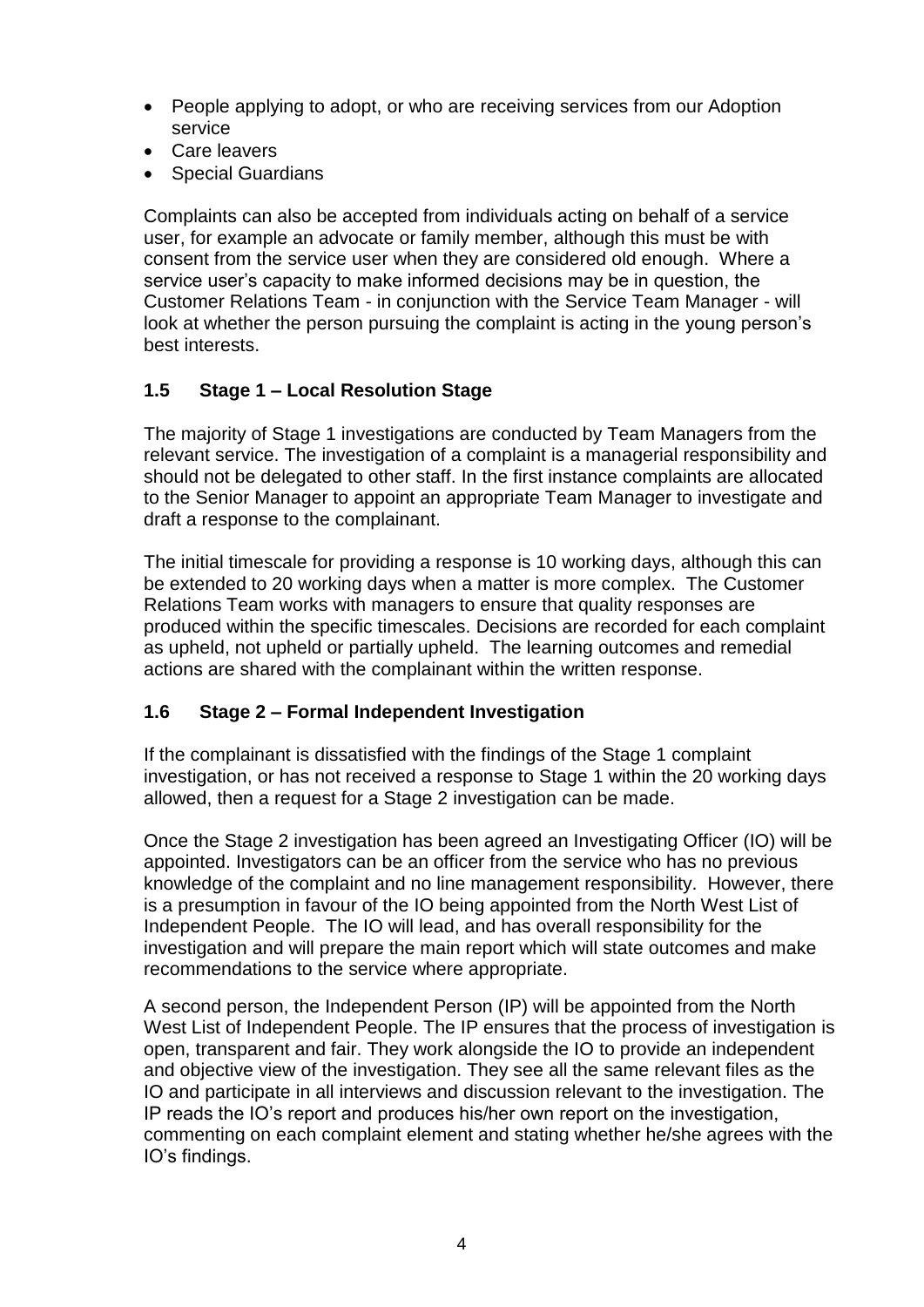There are up to 25 working days for the completion of the Stage 2 investigation, with an extension of up to 65 working days available for complex cases.

Following an investigation the findings and any recommendations are set out in a report to the Director and the Service Team Manager. The service must provide a written response to the report and this will be sent to the complainant, along with a copy of the report, within 10 working days of receiving the report. The service may consider offering a meeting with the complainant to discuss the report and the response.

# **1.7 Stage 3 – Independent Review Panel**

Where complainants wish to proceed to Stage 3 they have 20 working days (from the date that they received notification of the department's response to the stage 2 report) to request a Review Panel.

The Independent Review Panel consists of three independent people drawn from the North West List of Independent People, one of whom is appointed as Chair of the Panel.

Following the investigation, panel members have 5 working days to agree the report. The report has to be sent to the complainant within the 5 working days and a copy is also given to the Director of Children's Services.

The Director has 20 working days from the day of the panel to write to the complainant with their response to the report. The letter should outline what the directorate intends to do as part of learning from the complaint. The letter will also explain that if the complainant remains unhappy they can contact the Local Government and Social Care Ombudsman.

## **1.8 Local Government and Social Care Ombudsman**

Where complaints remain unresolved to the satisfaction of the complainant, a referral may be made to the Local Government and Social Care Ombudsman for consideration. This can be done by the complainant following completion of all 3 stages of the children's social care complaint process or at an earlier stage if there is a mutual agreement between the complainant and the Council to do so. The Ombudsman will require reasons for the referral if it is done prior to completion of all stages of the policy. The Council will usually seek advice from the Ombudsman's office before making any referral.

# **2.0 PERFORMANCE ACTIVITY**

## **2.1 Summary of Complaint Activity**

From April 2017 to March 2018 there were a total of 166 social care complaint representations made to Cheshire West and Chester Council. Of the 166 representations received, there were 73 **valid complaints** progressed, with the remainder either ineligible (20), withdrawn (9) or resolved via an alternative route (64).

Of the 73 formal complaints, 8 requested a stage 2 escalation as the complainant remained dissatisfied. 1 of the 8 was taken to a full stage 2 investigation. A further 6 could not demonstrate sound justification for continuing their complaint and the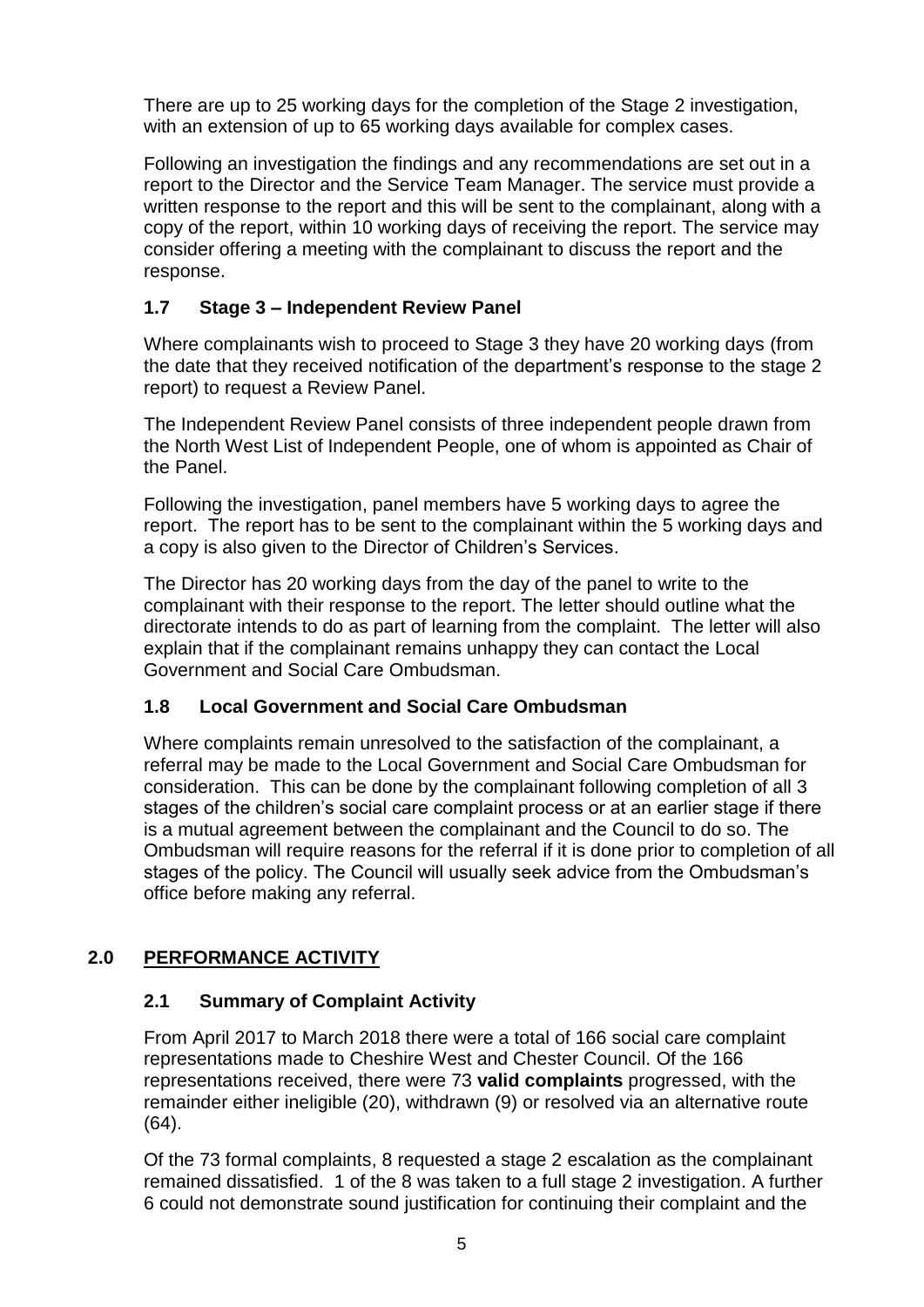service felt all issues had been resolved as far as possible. The final request was transferred to be dealt with under the Corporate Complaints process. None of the 2017-18 complaints have progressed to a Stage 3.

## **2.2 Comparison with Previous Years**

The table below shows the number of considered and progressed complaints for the year compared with the previous two years.

| Year    | <b>Total no. of</b><br>valid<br>complaints<br>processed | <b>Withdrawn/</b><br>not pursued/<br>other | Ineligible* | <b>Total no. of</b><br>complaints<br>representations<br>considered |
|---------|---------------------------------------------------------|--------------------------------------------|-------------|--------------------------------------------------------------------|
| 2017-18 | 73                                                      | 73                                         | 20          | 166                                                                |
| 2016-17 | 52                                                      | 64                                         | 24          | 140                                                                |
| 2015-16 | 68                                                      | 48                                         | 22          | 138                                                                |

*Table 1: Total number of complaints considered*

*\*Complaints not valid through the Social Care procedure, for example complaints that were being dealt with through court proceedings or the complainant was not directly involved with the child or does not have parental responsibility and is therefore ineligible.*

## **2.3 Numbers of Complaints - Observations**

The number of valid complaints investigated by the Council has increased by 40% compared to the previous year, as well as seeing an increase in the total number of complaint representations handled by the Customer Relations team.

There are two explanations for this increase in complaints received during 2017- 2018:

- 1. The service has been more proactive in raising awareness of the complaints process. It is only to be expected that as a result complaints may rise. However, the 'triage' process carried out by both the Customer Relations Team and the Children's Social Care Team demonstrates that these 'complaints' can often be resolved outside of the formal process. This is borne out by the fact that of the 166 complaints received only 73 were deemed to be valid.
- 2. There has been a significant rise in caseload in the Winsford area which has resulted in some delays with assessing individual cases. Complaints about delays can be associated with a lack of support as the individual (and/or their representative) can see little sign of progress. This is reflected in the figures in Table 5 below.

Members have previously asked for benchmarking or comparative information to be included in future reports. This has proved difficult to obtain from a sufficient number of local authorities willing to participate in the exercise, in time for publication of this report. However, a retrospective analysis of previous years could be provided in future, for example data that is published in relation to 2017/18 could be included in the 2018/19 Annual Report.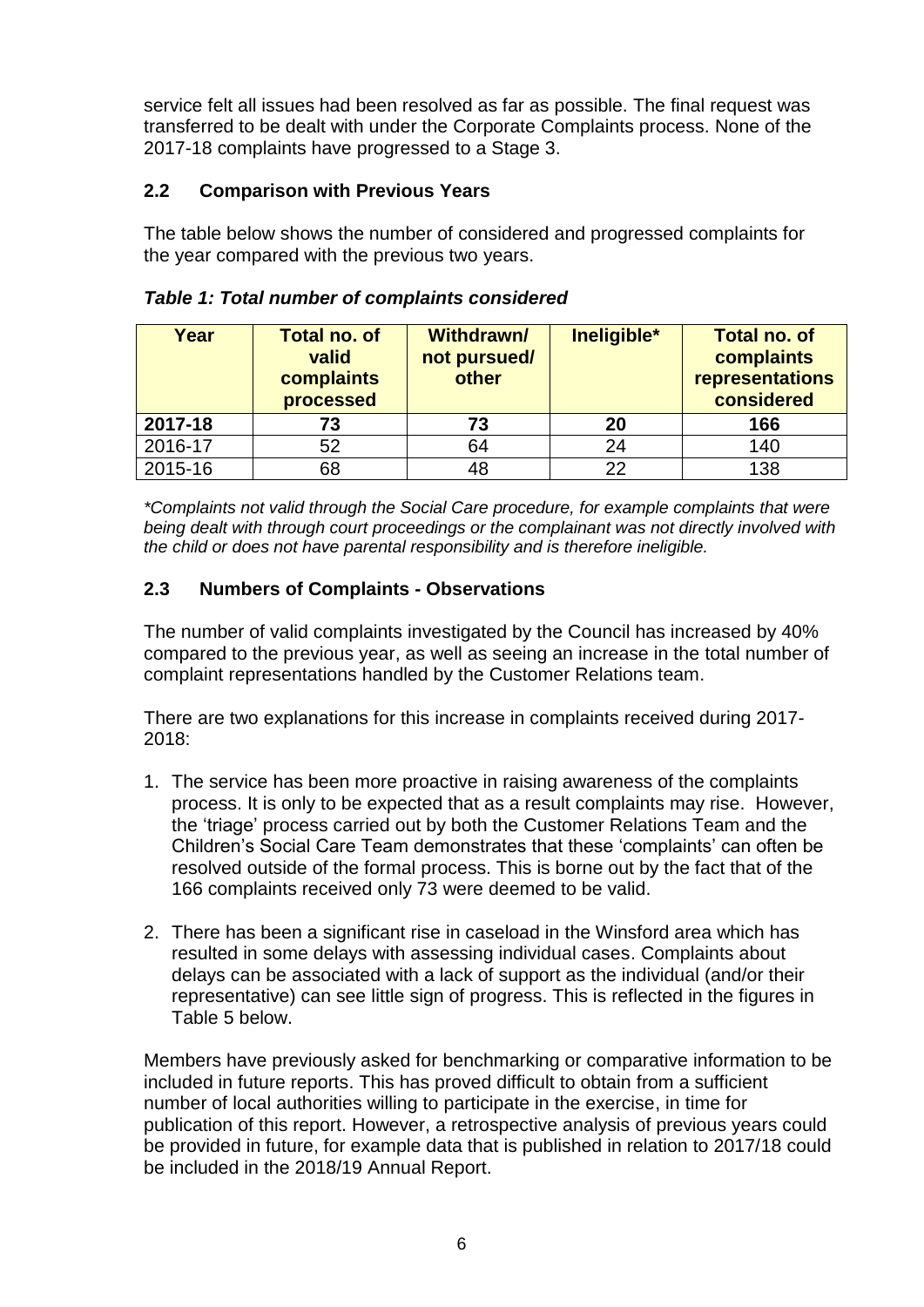## **2.4 Complaint Outcomes**

The table below shows where a formal complaint has been upheld, partially upheld or not upheld. Where complaints are complex and raise a number of different issues, there is a greater likelihood that some elements of a complaint will be upheld, whilst others not, and consequently the complaint will be classified as partially upheld overall.

| Year    | <b>Upheld</b> | <b>Partially</b><br>upheld | <b>Not upheld</b> | <b>Outstanding</b> | <b>Total</b> |
|---------|---------------|----------------------------|-------------------|--------------------|--------------|
| 2017-18 | 7(10%)        | 40(54%)                    | 26(35%)           | $0(0\%)$           | 73           |
| 2016-17 | 7(13%)        | 31(60%)                    | 14(27%)           | $0(0\%)$           | 52           |
| 2015-16 | 13 (19%)      | 28 (41%)                   | 27 (40%)          | $0(0\%)$           | 68           |

*Table 2 - Stage 1 outcomes and comparisons with previous year*

This year, 64% of complaints have either been upheld or partially upheld which is a decrease from 73% in the previous year. This demonstrates that the robust approach, by both the Customer Relations team and the Children's Services team, in triaging complaints and signposting to alternative paths is working effectively. The complaints which are being accepted are more likely to be valid issues which need review by the service. This may also be as a result of increased awareness of complaint handling and officers are better able to identify or acknowledge fault and offer a reasonable remedy. It should also be noted that there has been a significant improvement in cross-service working within the Children's Services teams.

| Table 3 - Stage 2 outcomes and comparisons with previous years |  |  |  |
|----------------------------------------------------------------|--|--|--|
|----------------------------------------------------------------|--|--|--|

| Year    | <b>Upheld</b> | <b>Partially</b><br>upheld | <b>Not</b><br>upheld | <b>Open cases</b> | <b>Withdrawn</b> | <b>Total</b> |
|---------|---------------|----------------------------|----------------------|-------------------|------------------|--------------|
| 2017-18 |               |                            |                      |                   |                  |              |
| 2016-17 |               |                            |                      |                   |                  |              |
| 2015-16 |               |                            |                      |                   |                  |              |

Of the 73 formal complaints, 8 requested a stage 2 escalation as the complainant remained dissatisfied. One of the 8 was taken to a full stage 2 investigation. The stage 2 complaint was partially upheld on two minor elements. Most of the complaint was not upheld.

Six requests for escalation did not progress to a full stage 2 investigation as, in the Customer Relations Team's view, they could not demonstrate sound justification for continuing their complaint and the service felt all 'complaint' issues had been resolved as far as possible. Any outstanding concerns were referred back to the services to resolve under routine business working with the client/family. These are usually where complainants voice a continued dissatisfaction with the outcome of the complaint rather than evidence any continued wrongdoing or outstanding injustice*.* The other request was transferred to be dealt with under the Corporate Complaints process as it was felt this was the most appropriate route to investigate the issue.

By comparison, there were 6 requests for escalation in 2016/17 out of 52 valid complaints, so the rate of escalation remains similar at approximately 11%.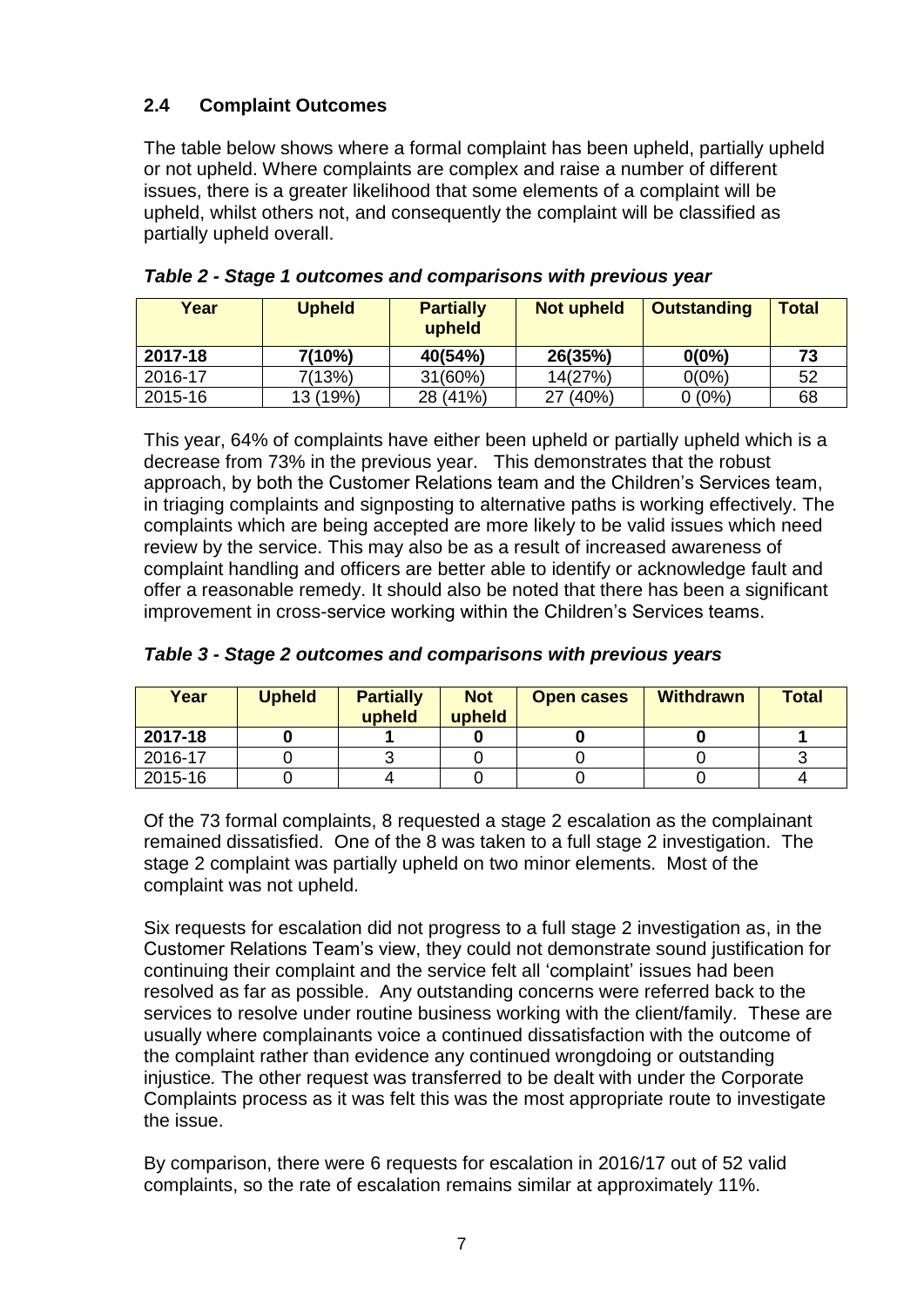The Customer Relations Team and Children's Services Senior Management Team communicate regularly to review management of the complaints and escalations to Stage 2 and 3. There is a clear commitment to resolve complaints at Stage 1 across the service in order to improve customer satisfaction with the complaint process, as well as reducing the costs associated with escalation. During 2017/18 the Customer Relations team carried out training sessions with the Senior Practice Lead and Team Leaders, promoting consistency and a holistic approach to learning about complaints service-wide.

#### *Stage 3 outcomes and comparisons with previous year*

There were no complaints escalated to stage 3 in 2017/18. Again, this is evidence of more robust complaint investigations and resolutions at stages 1 & 2 and/or a commitment to take on board findings from the IO and IP at stage 2. In previous years adjudication letters at stage 2 more often than not accept the independent findings and recommendations.

## **2.5 Breakdown of complaints received by Service Area**

Table 4 below shows a breakdown of complaints received by each service area.

| <b>Service Area</b>               | <b>Number of Complaints per Year</b> |         |         |
|-----------------------------------|--------------------------------------|---------|---------|
| <b>Children in Need</b>           | 2017-18                              | 2016-17 | 2015-16 |
| Winsford                          | 13                                   | 11      | 6       |
| Chester                           | 14                                   | 13      | 15      |
| <b>Ellesmere Port</b>             | 8                                    | 8       | 19      |
| <b>Children in Care</b>           |                                      |         |         |
| Winsford                          | 8                                    | 2       | 7       |
| Chester                           | 6                                    | 5       | 4       |
| <b>Ellesmere Port</b>             | 5                                    |         | 1       |
| <b>Leaving Care</b>               | 5                                    |         | 6       |
| <b>Children with Disabilities</b> | 4                                    |         |         |
| <b>Provider Services</b>          |                                      |         |         |
| Fostering                         | 3                                    | O       | 0       |
| Adoption                          |                                      | 0       | O       |
| <b>Integrated Early Support</b>   | 0                                    | 0       |         |
| <b>Safeguarding</b>               | 0                                    | Ⴖ       |         |
| <b>Contact and Referral Team</b>  | 4                                    |         |         |
| <b>Transition Team</b>            | 2                                    | 3       | O       |
| Total                             | 73                                   | 52      | 68      |

#### **Table 4**

The locality areas that received the most number of complaints i.e. Winsford and Chester also serve the highest population and so we would expect the volume of complaints to be proportionally higher.

Within the Winsford area, staffing has been challenging in some areas and there have been some changes, especially with agency workers, which could account for some of the increase. Officers are empowered to address the complaint at the earliest stage which still recognises the right to complain but can prevent escalation.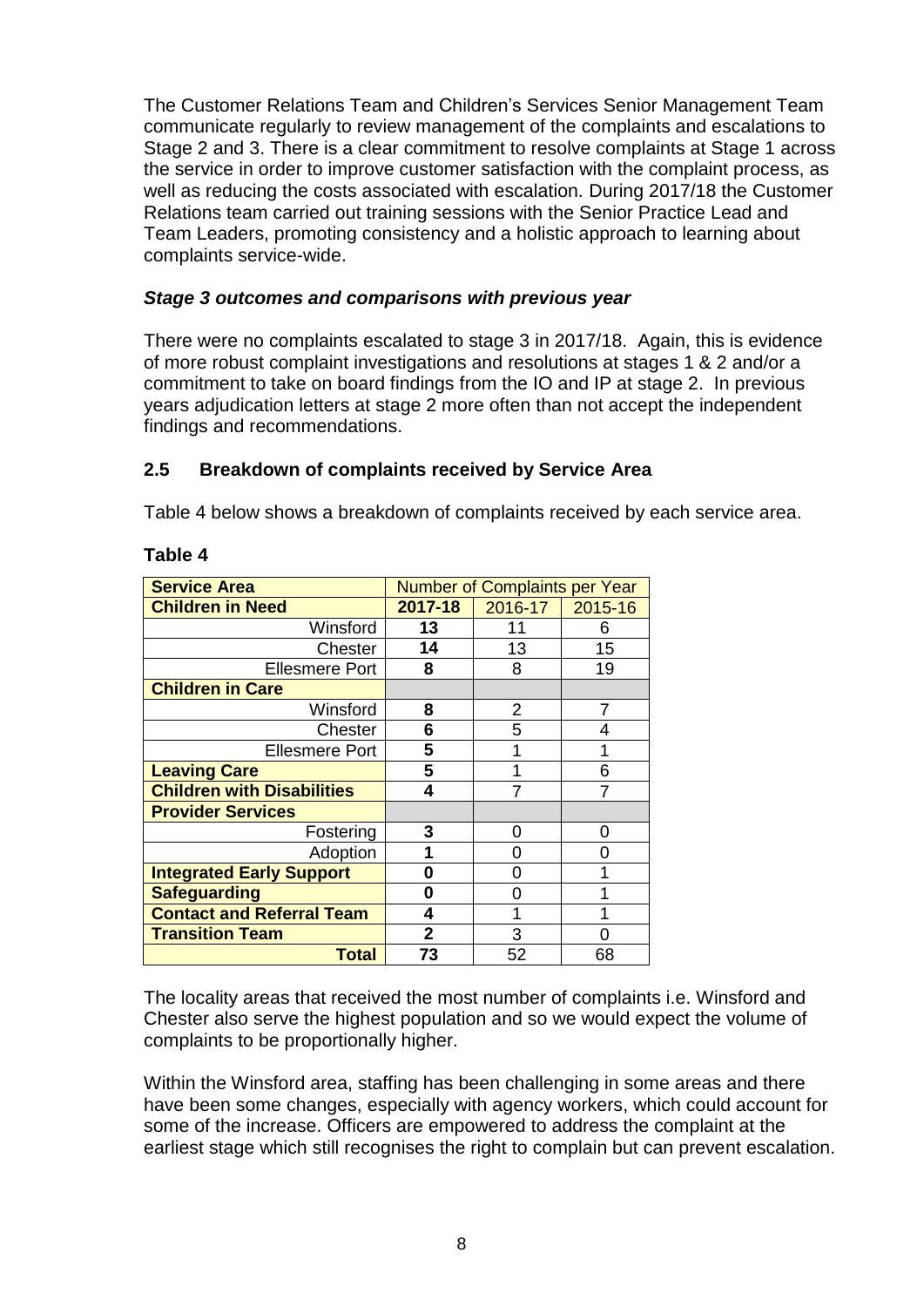The Customer Relations team will continue to work closely with the Children's Services team both at the gateway when complaints are initially received, and by reflecting on the outcomes of case reviews. However it is recognised that due to the sensitive nature of the work we undertake, families may use the complaint process to reflect their dissatisfaction with their situation as well as to complain about practice and decisions.

There has also been an increase in complaints received in relation to Children in Care. The reason for this increase can be attributed to raising the profile of how to complain and signposting to Action Children in Care and National Youth Advocacy Service (NYAS). This increase also shows that children are being given a voice and are actively encouraged to use the complaints procedure. The increase can also be attributed to the fact that Children in Care cases are particularly complex and resource intensive which in turn makes progress slower resulting in complaints being made.

## **2.6 Breakdown of complaints received by Subject**

By their nature, complaints are specific to the circumstances of the individual and cover a wide range of individual experiences. The majority of complaints also relate to more than one aspect of a service that has been received.

Complaints received by the Authority have been classified on the basis of the primary area of concern (subject) identified by the complainant. Detailed below are the numbers that fall within each category:

| <b>Complaint Subject</b>                | 2017-18                  | 2016-17         | 2015-16        |
|-----------------------------------------|--------------------------|-----------------|----------------|
| (primary area of concern)               |                          |                 |                |
| <b>Standard of Service Delivery</b>     | 29                       | 22              | 22             |
| Inaccuracies in assessments             | 1                        | 5               | 0              |
| Lack of support                         | 15                       | $\overline{12}$ | 14             |
| Failure to investigate concerns         | 5                        | 4               | 3              |
| Issues with contact arrangements        | $\overline{4}$           | 1               | $\overline{5}$ |
| other                                   | $\overline{\mathcal{A}}$ |                 |                |
| <b>Social Worker</b>                    | 31                       | 20              | 17             |
| <b>Allegations of Misconduct</b>        | 3                        | 1               | 11             |
| <b>Issues with Attitude / Behaviour</b> | $\overline{16}$          | 12              | 6              |
| Lack of Support                         | 7                        | 4               | 0              |
| Preference for one parent over another  | 4                        | $\overline{3}$  | $\overline{o}$ |
| Social Worker and Team Manager          | 1                        | 0               | 0              |
| Communication                           | 4                        | 7               | 10             |
| Lack of response                        | 1                        | 4               | 7              |
| Late / missing reports                  | 1                        | 1               | $\overline{2}$ |
| Cancellation of appointments            | $\overline{c}$           | $\overline{c}$  | 1              |
| <b>Child Protection Issues</b>          | 1                        | 0               | 3              |
| <b>Financial Issues</b>                 | 1                        | 0               | $\overline{0}$ |
| Accommodation/Placement Issues          | 3                        | 3               | 6              |
| Adoption                                | 0                        | 0               | 1              |
| Fostering                               | 1                        | 0               | 3              |
| Eligibility for Service / Unhappy       | $\overline{2}$           | 0               | 6              |
| with Social Care involvement            |                          |                 |                |
| <b>Data Protection Issues</b>           | 1                        | 0               | 0              |
| <b>Total</b>                            | 73                       | 52              | 68             |

## **Table 5**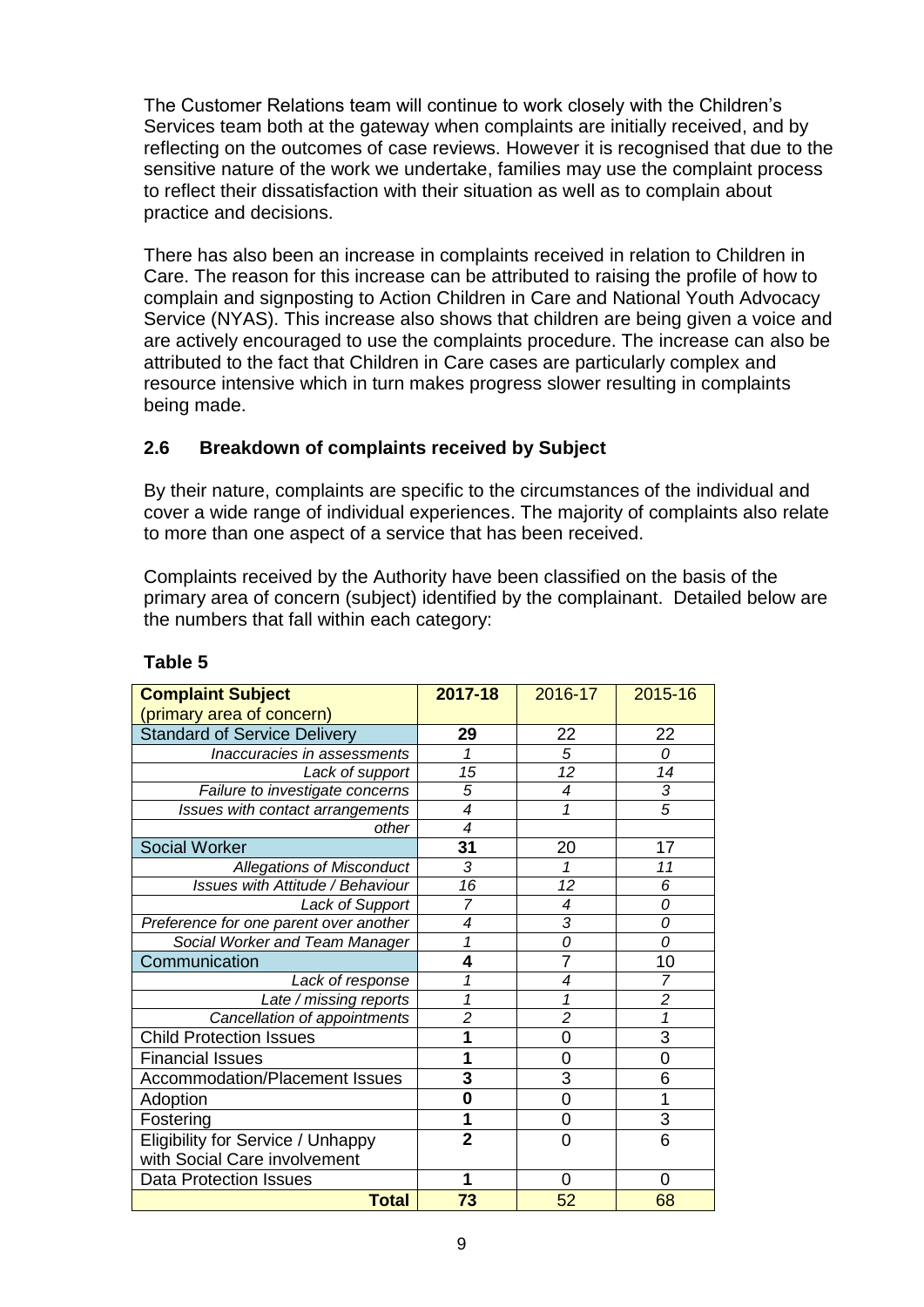There has been a decrease in complaints about inaccuracies and lack of response which demonstrates learning from last year's report and perhaps evidences that the training delivered throughout the year has helped the service to pinpoint issues and respond to them in a timely manner.

An increase in complaints about attitude and behaviour may be as a result of increased statutory involvement across the board in all localities. Part of the role of the service is to issue care proceedings in order to safeguard children. This can often impact greatly on the relationship and interface between families and the support we are trying to deliver to improve outcomes. It is therefore understandable that complaints are raised by families within this context, citing the behaviour and attitude of workers. It is important to note however that in some circumstances, workers could have responded or managed situations differently which has contributed to some complaints. Therefore our Senior Practitioners continue to facilitate reflective practice sessions with social workers in order to assist practitioners in gaining insight into how our statutory involvement impacts upon families and how to deal most effectively to challenging situations.

Children's Social Care has a permanent team management structure across all areas of their service provision, with the exception of the disability service. The management team therefore benefits from a cohesive and consistent approach to managing staff and performance. This has had a positive impact upon all areas of practice, therefore reducing allegations of misconduct.

## **2.7 Complaint Response Times**

Of the 73 valid complaints, the department responded to 31 within the statutory timescales (10 working days). This can be extended to 20 working days for more complex cases requiring longer to investigate. Wherever possible, customers are kept informed and are able to negotiate new timeframes.

The following tables give a breakdown of the responses that met the timescales at each stage of the complaints procedure, and a comparison with previous years.

| <b>Statutory time frames</b> | 2017-18 | 2016-17 | 2015-16 |
|------------------------------|---------|---------|---------|
| 10 working days or less      | 14      | 14      | 20      |
| 20 working days or less      | 31      | 20      | 24      |
| Outside the statutory        | 28      | 18      | 24      |
| timescale                    |         |         |         |
| Total                        | 73      |         | 68      |

#### *Table 6 - Complaint response times*

Overall, performance has decreased slightly this year in meeting the statutory deadlines for complaint responses with 62% of cases answered in time.

The service recognises there has been a further decrease in performance with regards to meeting response times. NYAS have also raised concerns about delays in responses, although they note that young people are usually satisfied once they do receive a response to their complaint. The service aimed to improve compliance to a minimum standard of 85% within 2017/18.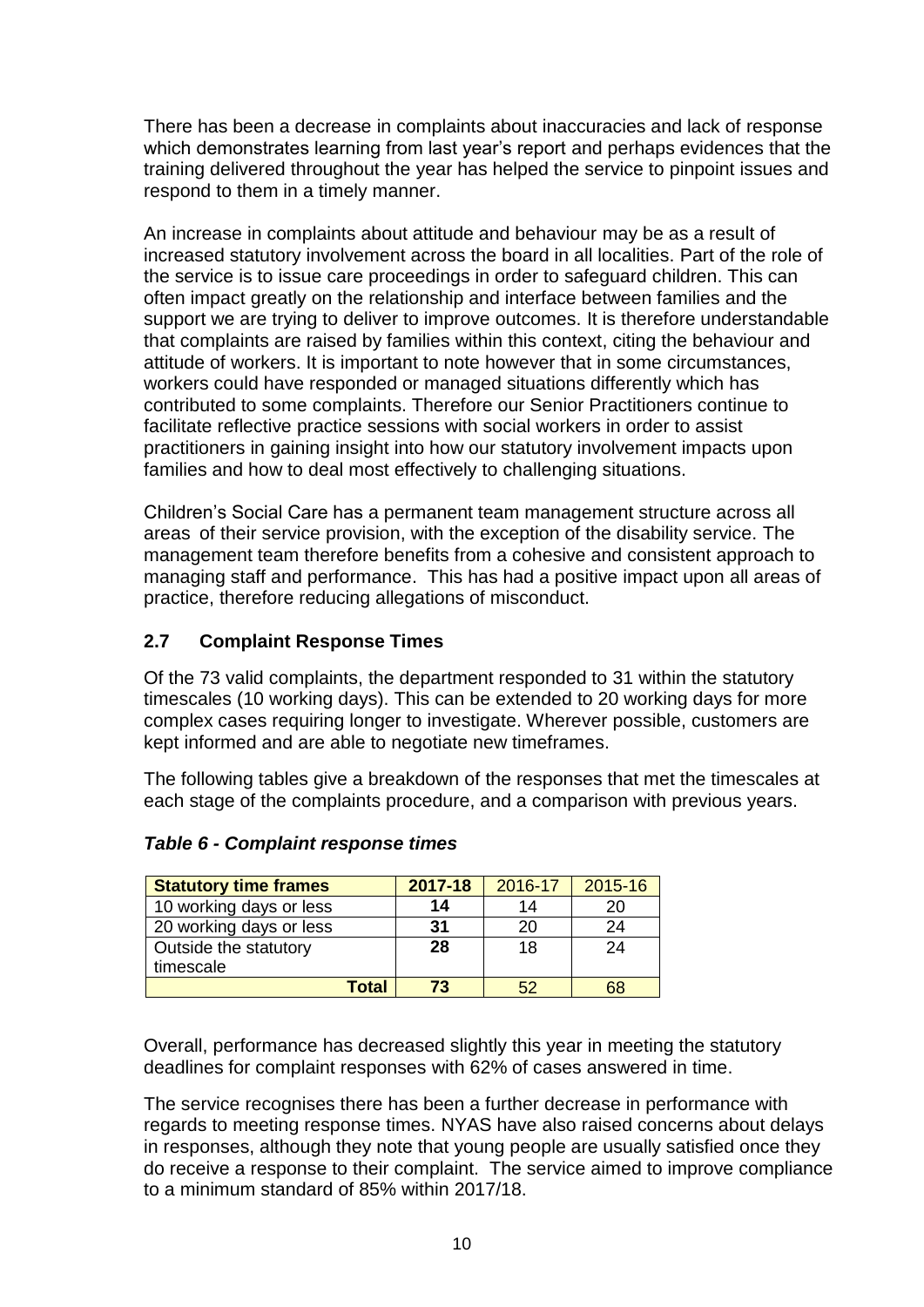Reasons for not meeting this target are due to volume and complexity, and a high turnover of staff in some teams. There is still an issue for some social workers in balancing replies to complaints against the operational demands of the service.

The Customer Relations team are working closely with the Service to identify a single point of contact (SPOC) for each service area to help coordinate casework and improve response times, including managing the demand on Team. The SPOC will support and assist Team Managers and the wider service with the completion of responses within time. The Customer Relations Team will continue to offer drafting advice and support.

## **2.8 Local Government and Social Care Ombudsman (LGSCO)**

The number of cases referred to the LGSCO during this reporting period was 3.

Referral of cases to the Local Government and Social Care Ombudsman has increased from 1 case in 2016/17 to 3 cases in 2017/18. 2 of the cases were closed after initial enquiries with no further action required. 1 case was upheld for maladministration and injustice.

Additionally, 1 case was reported that crossed over between Adults and Children's Social Care relating to the Transitions team. This case was upheld for maladministration and injustice.

The LG&SCO Annual Review Letter for 2017-18 highlights that 17 complaints and enquiries were received relating to Education & Children's Services. The difference in figures is that the LG&SCO do not separate out Children's Social Care complaints from other services, and they also report on a different calendar basis to us (i.e. when they make a decision rather than when a complaint is received). In addition, they do not necessarily inform us of cases where they refer the customer to come back to us for local resolution. This would usually be when the customer has approached the LG&SCO before attempting to access the Council's own complaint process.

The single complaint that was upheld was of an extremely complex and individual nature and the remedies, requiring service review of the processes and/or polices, will service to strengthen delivery of services in the future. Given the matter concerned very specific and individual circumstances, and all of the Ombudsman recommended remedies have been actioned, it is unlikely there will be a reoccurrence of complaints on similar issues.

The Authority remains committed to ensuring the complaints process continues to develop and remains open, transparent and accessible to those who need to use it.

## **2.9 Point and method of receipt for complaints within the authority**

The Customer Relations Team records both the 'point of receipt' and 'method of receipt' of complaints into the Council. This intelligence can help support service improvement decisions. Table 7 shows that the established systems for ensuring that complaints are directed to the Customer Relations Team for co-ordination are working well, with those sent into the service re-directed to the Customer Relations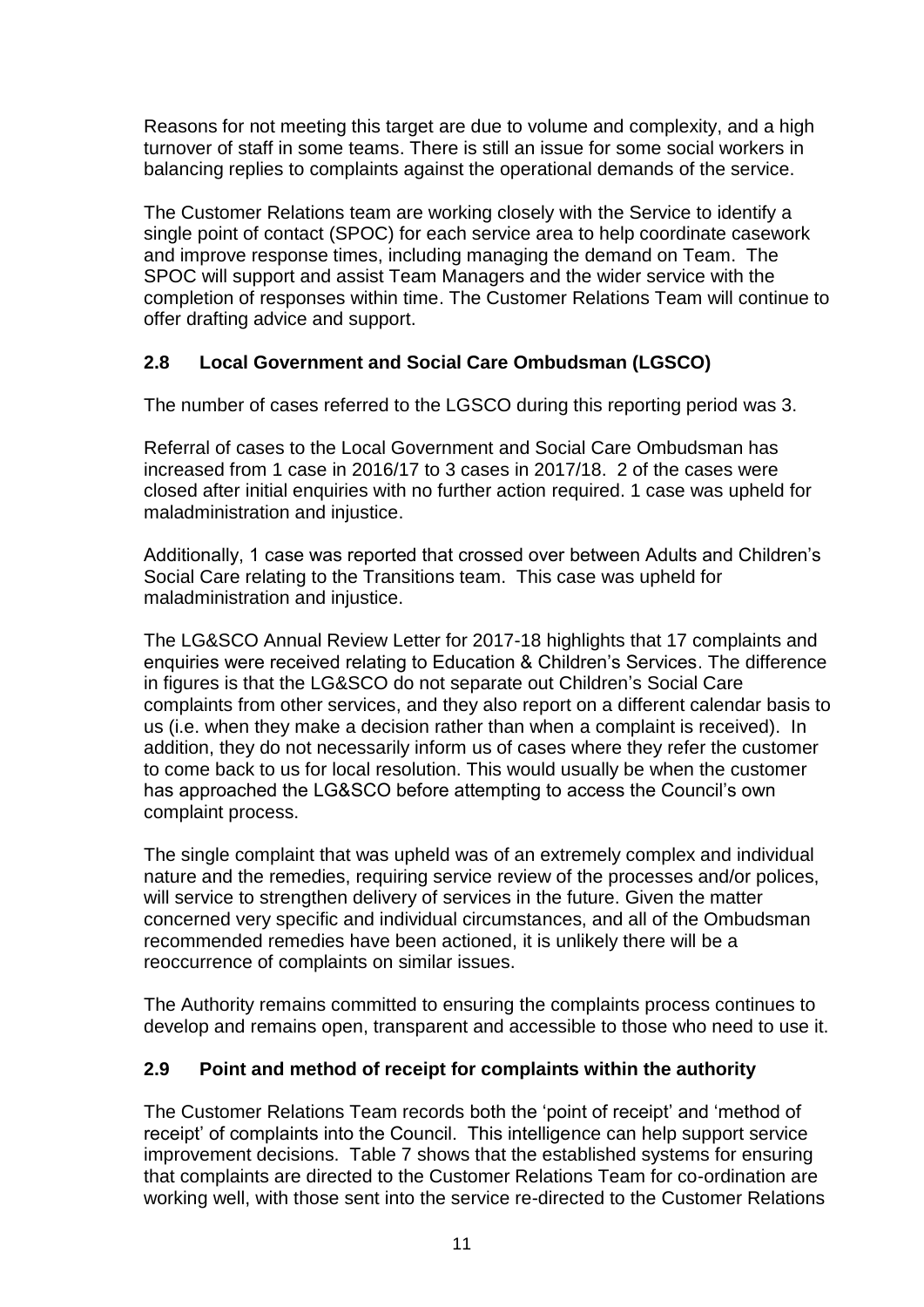Team. While Table 8 shows an increase in preference of customers for contacting us using the on-line complaint form.

## *Table 7*

| <b>Point of receipt</b>        | 2017-18 | 2016-17 | 2015-16 |
|--------------------------------|---------|---------|---------|
| Service Area                   | 11      |         |         |
| <b>Customer Relations Team</b> | 61      | 45      | 50      |
| <b>Director</b>                |         |         |         |
| <b>Chief Executive</b>         |         |         |         |
| Other                          |         |         |         |
| Total                          |         |         |         |

## *Table 8*

| <b>Method of receipt</b> | 2017-18 | 2016-17   | 2015-16 |
|--------------------------|---------|-----------|---------|
| ∟etter                   |         |           |         |
| Telephone/verbal         | 15      |           |         |
| Email                    | 41      | 35        |         |
| Online complaints        |         |           |         |
| Feedback form            |         |           |         |
| Total                    | 73      | <b>52</b> |         |

66% of complaints are submitted by email or online form.

The feedback form is part of the information pack previously mentioned in this report that is provided to customers by the Social Worker during their first visit and provides an option for people to complete a form in writing. However, this year has clearly seen 'email' as the preferred option with 56% of complaints being emailed directly to the Social Care Complaints email address.

# **3.0 PROFILE/CATEGORY OF COMPLAINANTS**

A summary of customer profile and type of customer interaction has shown the following:

#### *Table 9*

| Person making the complaint         | 2017-18 | 2016-17 | 2015-16 |
|-------------------------------------|---------|---------|---------|
| Child or young person being         |         |         |         |
| looked after or in need             |         |         |         |
| Parent/s                            | 50      | 37      | 55      |
| Local Authority foster carer        |         | 6       | 3       |
| Special guardian                    | 2       |         |         |
| Persons wishing to adopt            | O       |         |         |
| Persons with sufficient interest in | 5       | 3       | 3       |
| child's welfare                     |         |         |         |
| Advocacy service                    | g       | 5       | 6       |
| Total                               | 73      | 52      | 68      |

The number of complaints received either directly from young people or via an advocate is low, and we believe this is because young people's complaints are as much as possible resolved informally before they become "formal" issues in the majority of cases.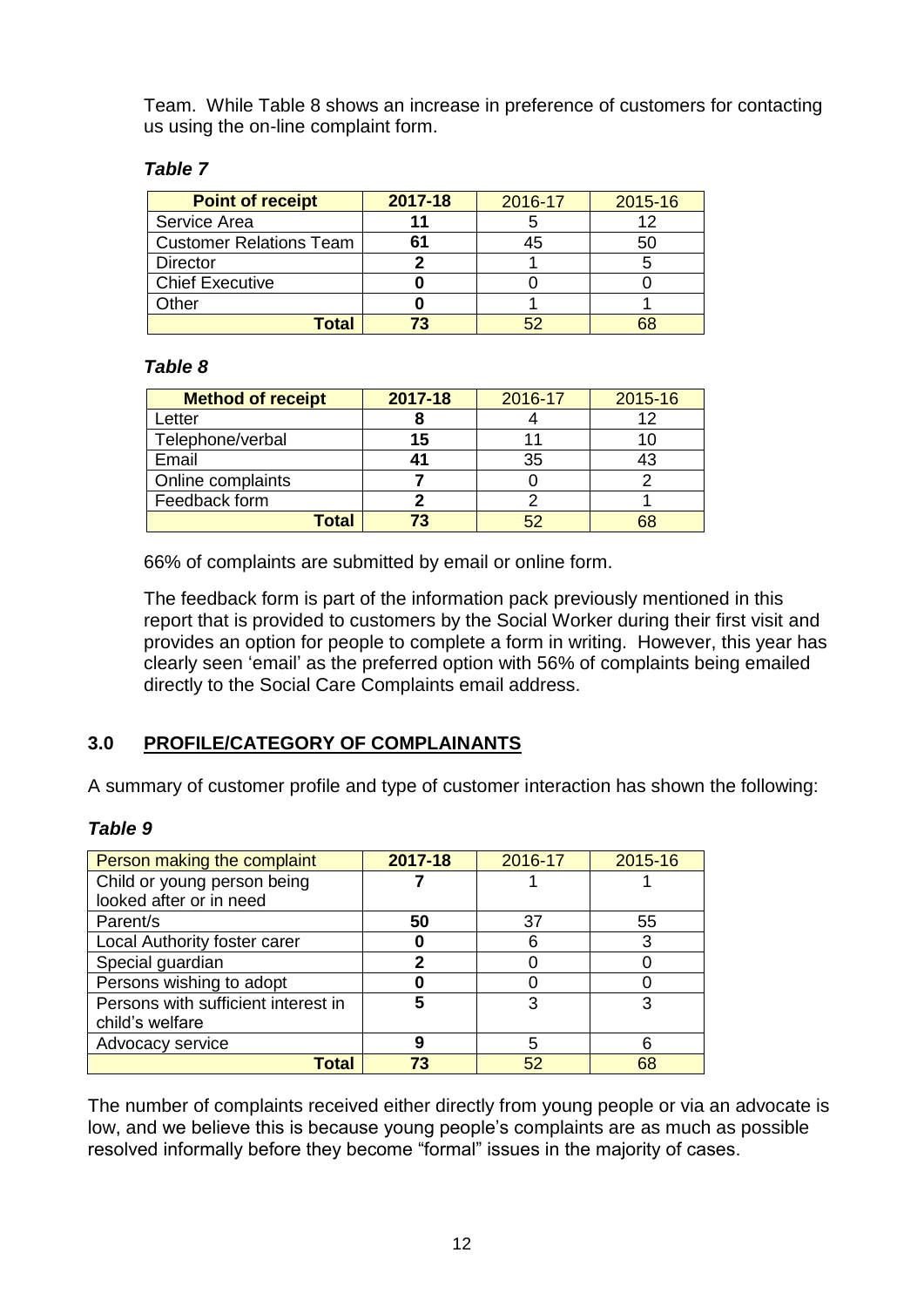The service will continue to consider how to capture complaints from children and young people and ensure that they are aware of their options to escalate matters if they choose to. However, the primary focus will continue to be on ensuring the early resolution of issues that are causing the child or young person concern.

# **4.0 COMPLIMENTS RECEIVED**

The Council welcomes positive or negative feedback from its users. A total of 37 compliments were recorded during the year, which represents a decrease on the previous year's figures. The service wants to strengthen how compliments are reported as it believes more compliments are receive than are actually recorded.

#### *Table 10*

| Year                      | 2017-18 | $2016 - 17$ | 2015-16 |
|---------------------------|---------|-------------|---------|
| <b>No. of Compliments</b> | 37      |             |         |

A selection of compliments recorded is included below as examples:

## **Fostering Team:**

*"I wanted to let you know that I believe that the "Dad's Support Group" you host every other month has become a vital and trusted source of information both from experts, but also other dad's at the group for myself. I could not imagine how I would be able to find this information any other way; I am providing a better experience for my daughter through what I am learn at each meeting — the ability to ask both experts and other dad's any queries I have has proved invaluable, to both myself, my wife and my daughter.*

*As men we don't find it easy to discuss emotions and ask the questions we want to ask sometimes; this support group could not have made it any easier, and in a comfortable and relaxed environment. In all truth, I believe that other authorities and areas should consider similar pilot schemes along the same lines — the fact that there is such a high repeat attendance and engagement rate each month for this group indicates that it is working for us dads, and we benefit from this support group!"*

## **Edge of Care Team**:

*"Thank you for all the help you have given me to help me get my babies back home where they belong. It has been lovely working with you and you will be missed by all of us. We hope you have a lovely summer XXXX - Mum* 

*Dear xxxx you have been kind and lively and helpful to us and I wish you a good time xxxx, thank you for all you have done you have been a great help. To xxxx, you have been so kind to us, you are the best I will miss you lots, thanks for the KFC xxxx – Children"*

#### **CIN - Northwich & Winsford:**

*"Thank you card: Just to say Thank you for your kindness. This comes just for you with a special thank you. Have a wonderful Christmas. To xxxx Thank you for everything. Kindness like yours means more than you know, and more than a 'thank you' could possibly show, for words aren't enough to tell someone like you, How thoughtful you are and how very nice too. Thank you, you are lovely!"*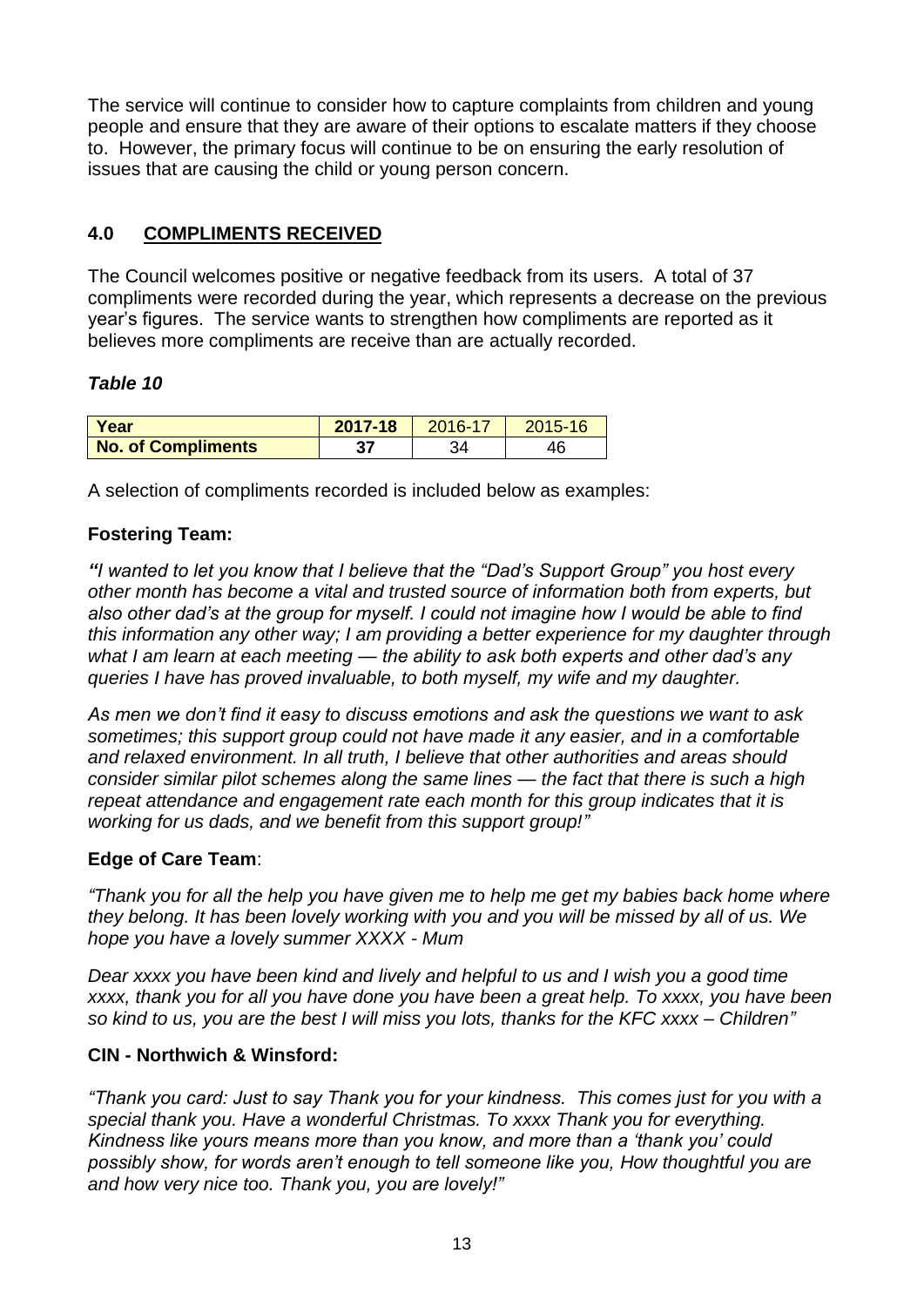# **5.0 LEARNING AND SERVICE IMPROVEMENT**

The Council has identified areas and opportunities from which learning can be taken from the complaints and the compliments process and used to improve future service delivery.

# **5.1 Learning from Complaints Cases**

There have been a number of valuable learning points from complaints cases which have led to practice service improvements, and the following examples highlight the changes made:

- The leaving care team reminded of the importance of supervised contacts for young people and will ensure that they take place as stated within care plans.
- Improvements in keeping both parents fully up to date in relation to their child(ren).
- Improvements to the way information is shared between parents in conflict, and ensuring this is recorded when it has been and that it is done within a professional meeting format.

# **5.2 Policy and Procedure**

- The revised Children's Social Care Policy and Procedure documentation was approved, published and used operationally during 2017-18 following several, well received, training sessions.
- A complaint 'Toolkit', developed by the Customer Relations team during 2016- 17, was rolled out to officers within Children's Services during 2017-18 through several, well-received, training sessions. The Toolkit reflects current best practice as well as the statutory requirements of the complaint process.
- An update of the Single Assessment Recording policy was completed
- A new Complaint Management System has been commissioned

# **5.3 Communication**

• Intranet and Internet data has been reviewed during 2017-18 to ensure complaint information and guidance for staff and customers is up to date and reflects current processes.

# **5.4 Professional Practice**

- The introduction of an appeals process with regard to conference discussions, negating the need for families to use the complaints process for this.
- The Local Safeguarding Children Board identified 'Transition' as an area requiring further work and development. This improvement programme is still underway.

# **5.5 Personal Development**

 Local Government Ombudsman complaint handling training for Team Managers and the Customer Relations Team completed.